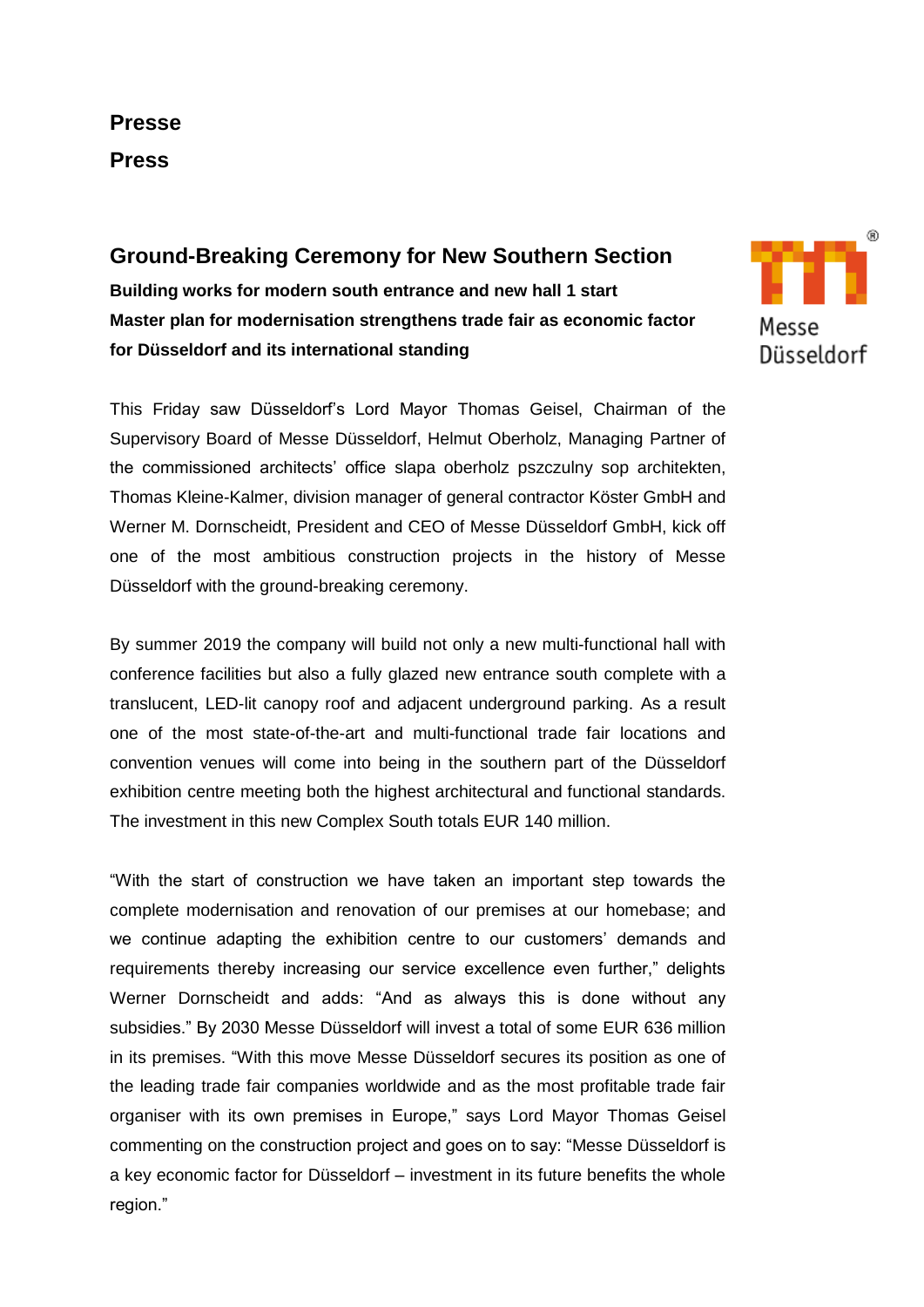## **South Entrance: a New Face to the City**

Helmut Oberholz, Managing Partner of the commissioned architects slapa oberholz pszczulny architekten, is proud to have also been commissioned with the new Complex South after completing the extension of the northern part of the exhibition centre in 2004: "The centrepiece of our design is an oversized canopy roof made of translucent fibre glass fabric measuring 7,800m² and installed 20 metres above ground to mark the new entrance. We are extremely pleased to be able to create a landmark for this unique location between the River Rhine and Nordpark while giving the exhibition centre a new face to the city visible from afar."

The translucent, illuminated canopy welcomes trade fair and convention visitors alike and serves a number of purposes such as taxi lanes, local public transport stops and access to its underground parking. From here trade fair visitors will cross the entrance portal to enter the 16.5 m high, transparent foyer. Opening up to the forecourt via an all-glass façade spanning over 82 metres, the foyer doubles as a venue in itself. The cantilevered, glazed conference room on the upper floor that protrudes into this atrium-like entrance concourse creates an exciting spatial structure. Additionally, there are over 2,000 square metres of space available for such necessary services as ticket offices or cloakrooms.

From the new south entrance visitors can enter the new hall 1 right away. Boasting a length of 158 metres, a width of 77 metres and more than 12,000 square metres of space without supports, its layout roughly corresponds to that of Halls 8 a and b, offering a total of 558 square metres more space than the two old halls 1 and 2 together. In terms of technical features and its enormous flexibility the new hall lives up to both exhibitors' and visitors' highest demands while meeting the high standards of the exhibition centre as a whole. The first floor of the hall will house a new conference area with 6 convention rooms, which can be divided up and flexibly adjusted in size to the various required purposes. A transparent bridge connects the first floor with the existing Congress Center.

"Assignments of this magnitude, where up to 500 workers will be simultaneously busy at the construction site during the peak phase of the interior work, are not uncommon for us but prove a challenge for us time and again," explains Thomas Kleine-Kalmer, at the ground-breaking ceremony who is Division Manager at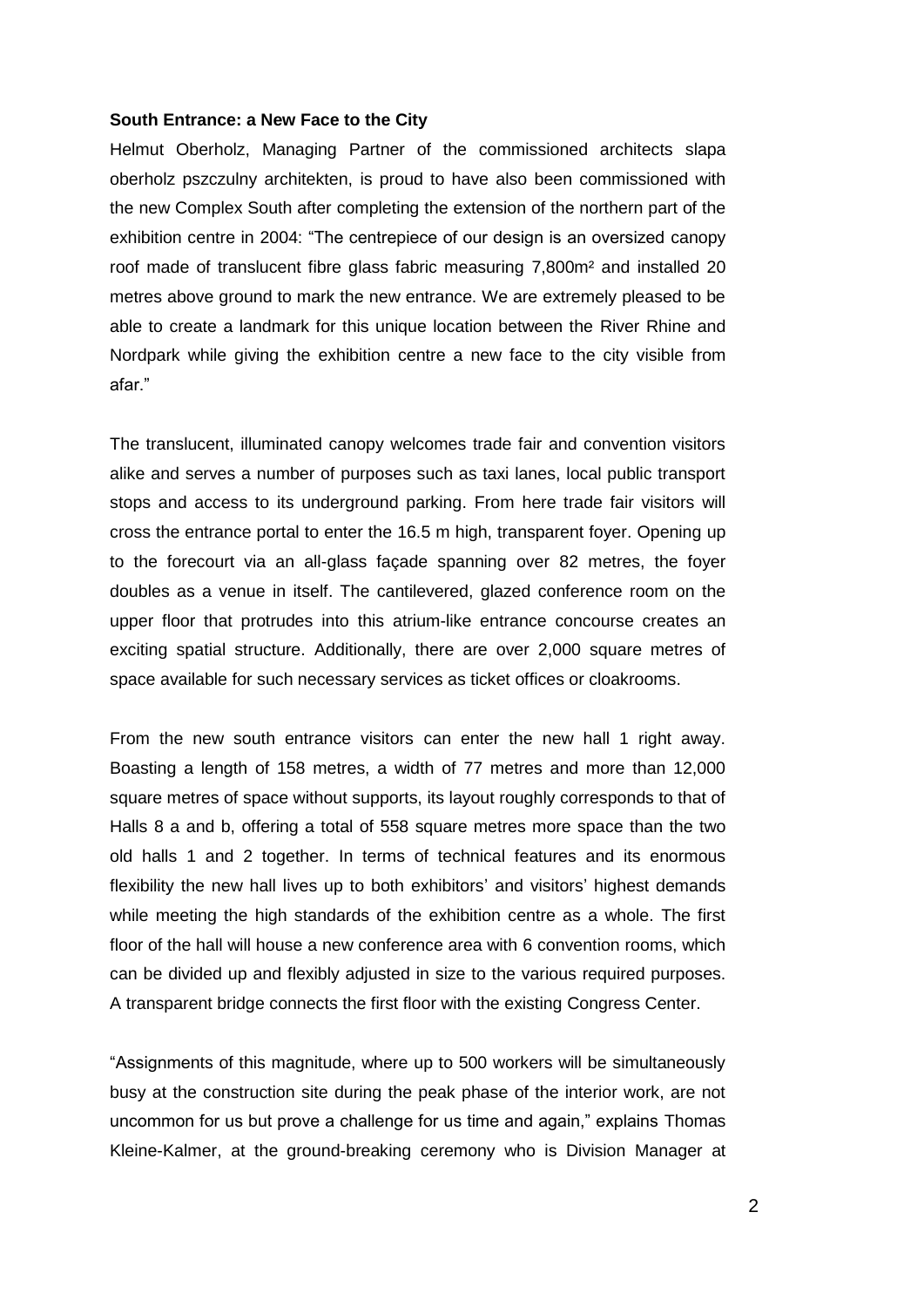general contractor Köster GmbH, based in Osnabrück. "We are happy to have been awarded this project so important for Düsseldorf's cityscape and be able to jointly shape the future of Messe Düsseldorf."

## **Messe Düsseldorf 2030: Strategy for the Future**

Apart from energy-efficient building technology, flexible use and adjacent congress facilities are among the most important requirements made on current future-proof exhibition centres today. "Over the past 15 to 20 years the trade fair business has undergone massive changes in the wake of globalisation," explains trade fair boss Dornscheidt. "Today we operate in a multi-national industry rolling out our exhibition themes worldwide. At the same time, our No. 1 trade fairs here in Düsseldorf have changed in character. They have become places for international knowledge transfer and stakeholder networking – from science and start-ups to multi-national groups. This means that accompanying conferences are also becoming more and more important."

The Messe Düsseldorf Group of companies has responded to these developments early on with its international strategy 'Messe Düsseldorf 2030'; it not only places the extension of the global portfolio and strengthening of international sales in the focus of entrepreneurial activities but has also developed a master plan for modernising the exhibition centre that covers all rooms used by customers at the exhibition centre. This master plan kicked off with the building of the new halls 6 and 7 in 2000 and is based on the company's ongoing assessment of all planned projects in view of customers' real needs – in keeping with the dictates of efficiency and sustainable development. By autumn 2016 11 out of the 19 halls had already been re-built or completely renovated; as early as 2004 entrance north was entirely revamped to now also feature a direct light rail line to the city centre and Düsseldorf main station. "We have traditionally seen customer focus and service in an integrative manner," stresses Werner Dornscheidt. The 'Messe Düsseldorf 2030' concept therefore considers development of the premises and the portfolio  $-$  i.e. the trade fair organiser's hardware and software – to be equally important.

6,835 Characters (including spaces)